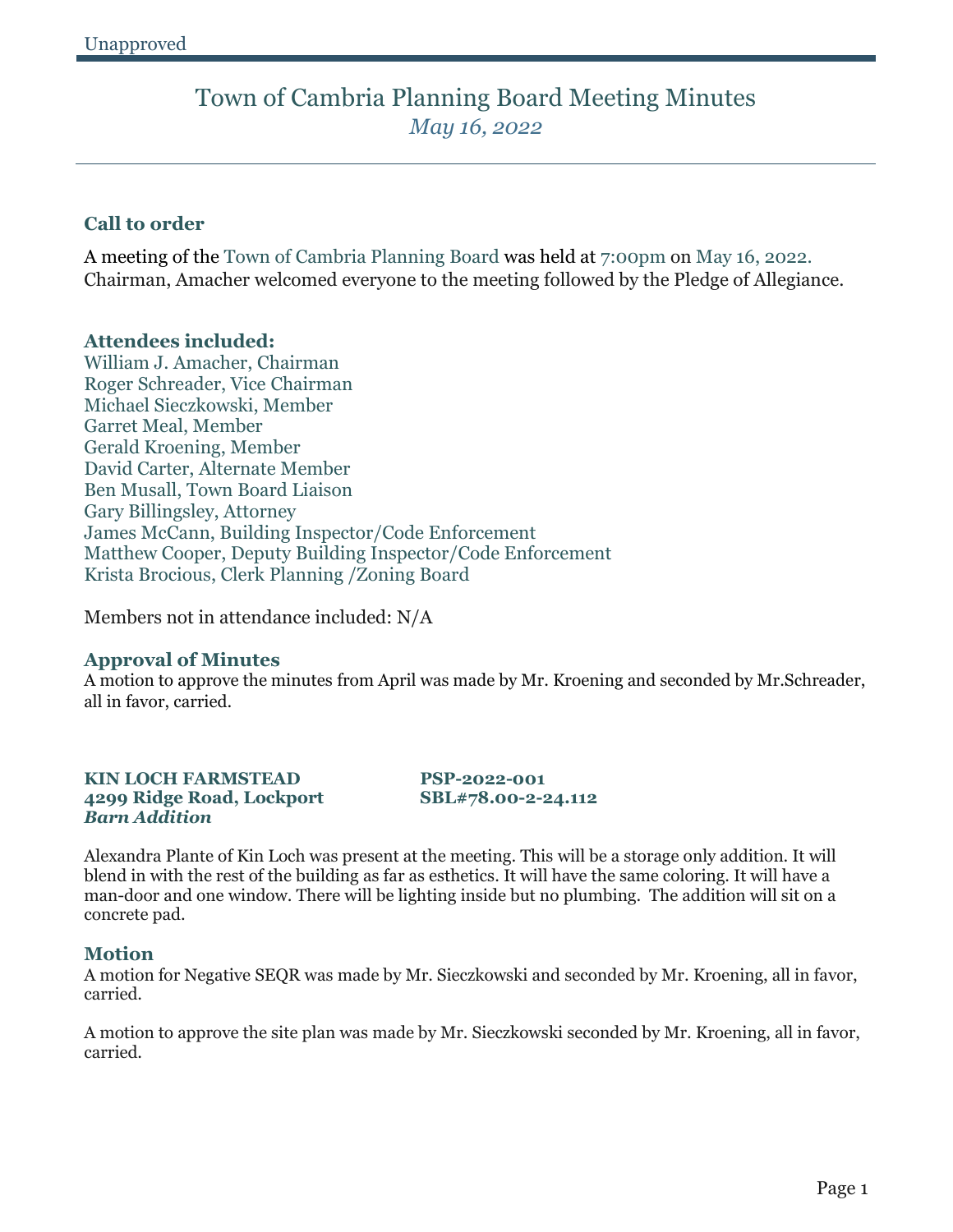### **KIN LOCH FARMSTEAD RBP-2022-0024 4299 Ridge Road, Lockport SBL#78.00-2-24.112** *Sign*

The sign will be 10'x 18' with black metal letters. It will be a ranch style sign like the picture provided by Ms. Plante. It will be attached to her existing gate. The sign will not be illuminated.

### **Motion**

A motion to approve the sign was made by Mr. Kroening and seconded by Mr. Meal, all in favor, carried.

### **Subdivisions**

### **THE BROADWAY GROUP/CODY DEV. 2, LLC PSBD-2022-010 3911 Ridge Road, Lockport SBL#78.00-1-27**

Tara Mathias-Bennett is present to represent The Broadway Group. They are requesting a subdivision for a future Dollar General. They are subdividing 2.4 acres. It will be one lot just turned into two lots. The frontage is currently 645' proposed lot is 334' on ridge road. The remaining area would be just under 312'. The property is currently owned by Cody Development 2, LLC. Ms. Bennett submitted a consultation request to SHPO there are no architectural items of significance in this area. She will submit this letter to the Town.

### **Motion**

A motion to waive the public hearing made by Mr. Kroening and seconded by Mr. Sieczkowski, all in favor, carried.

A motion for negative SEQR made with the contingency that the Town be provided the documentation from SHPO was made by Mr. Meal and seconded by Mr. Schreader.

A motion to approve the subdivision with the contingency that it be filed with the Niagara County Clerk's Office within one year, made by Mr. Meal seconded by Mr. Sieczkowski, all in favor, motion carried.

### **OTTO, Paul PSBD-2022-008 5313 Subbera Road, Lockport SBL#120.00-2-3.111**

Paul Otto was present. The lot is 172' x 506'. Mr. Amacher requested that Mr. Otto provide a survey of this lot. This is next to the lot he took off last year. It is the same depth as that previous lot. There is plenty of frontage left and there are no drainage issues on the property. Mr. Meal pointed out that there are 7 names on this property and wanted to confirm that Mr. Otto has permission from all his siblings to execute this request. Mr. Otto stated he has permission from all his siblings. This parcel is under contract for purchase at this time.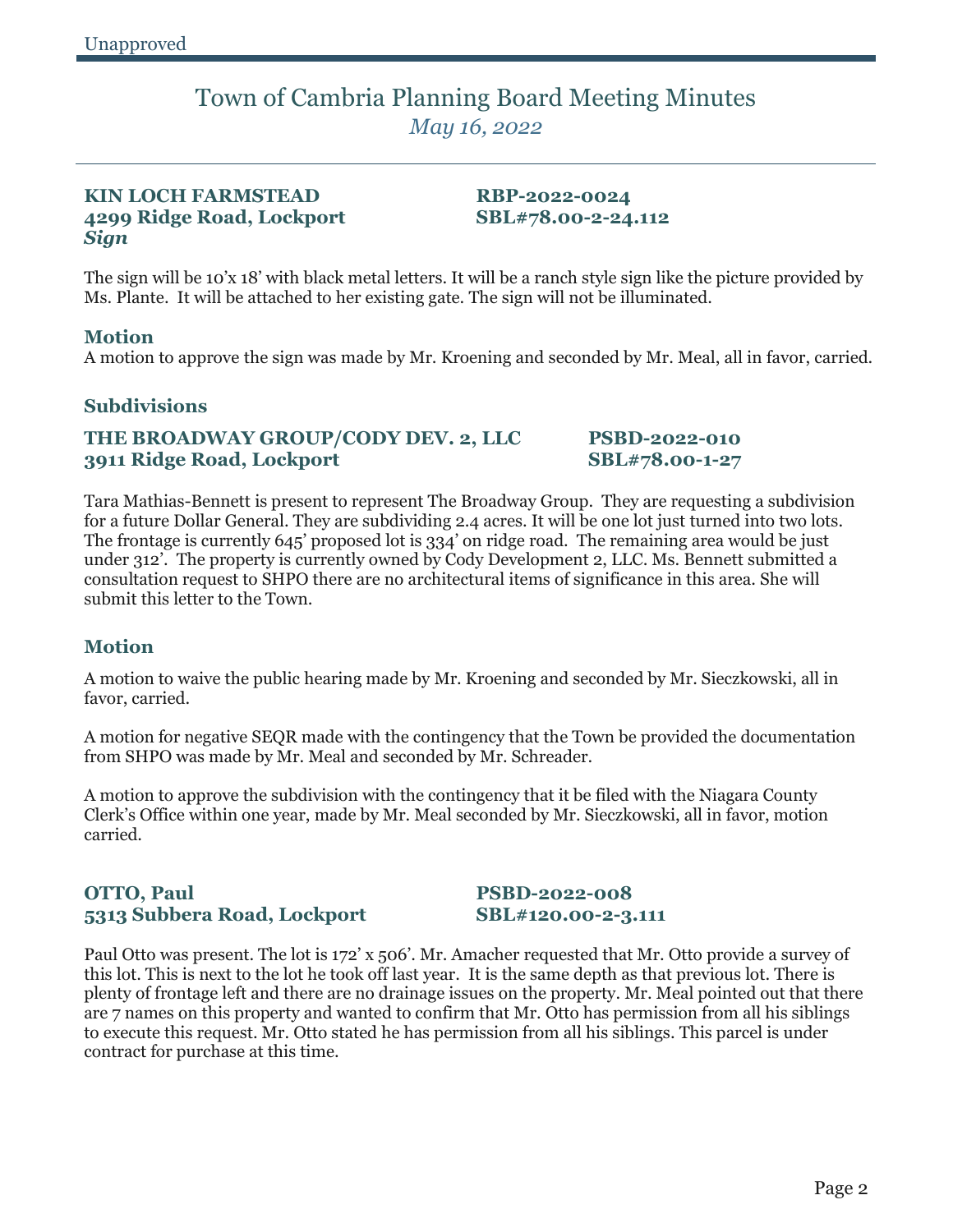### **Motion**

A motion to waive the public hearing was made by Mr. Kroening and seconded by Mr. Meal, all in favor, carried.

A motion for negative SEQR was made by Mr. Schreader and seconded by Mr. Meal, all in favor, carried.

A motion to approve the subdivision with the contingency that it be filed with the Niagara County Clerk's Office within one year, and that a survey be provided to the Town made by Mr. Sieczkowski seconded by Mr. Kroening, all in favor, motion carried.

#### **ROBINS, Matthew PSBD-2022-009 4991 Shawnee Road, Sanborn SBL#106.00-1-45.2**

It was discovered that Mr. Robins has an accessory building on the lot he wants to sell off and no principal building on it. A variance is required for this.

### **Motion**

A motion to table this matter was made by Mr. Meal and seconded by Mr. Kroening, all in favor, carried.

### **Special Events**

### **CAMBRIA VOLUNTEER FIRE COMPANY** *Tractor Pull*

Max Morrell, Chairman and Christopher Lute, President are present from the Fire Department. This year the event will be only one day. The event will be Saturday July 30, 2022. The gate will open at noon; the show starts at 2:00pm and the event should end around 11:00pm. Mr. Lute stated they would send the building department a diagram for parking. The vendors will be the same as last time. They may have an ice cream truck but not sure yet. They will still have coverage for fire and ambulance emergencies with the help of the Town of Wilson. Mr. McCann stated that there were no concerns or complaints from the last time they had the event.

### **Motion**

Motion to approve the tractor pull was made by Mr. Meal, seconded by Mr. Schreader, all in favor, carried.

#### **Announcements**

Mr. Amacher announced next meeting is June 20, 2022 at 7:00pm.

#### **Adjournment**

A motion to adjourn @ 7:38pm was made by Mr. Meal and seconded by Mr. Schreader, all in favor, carried.